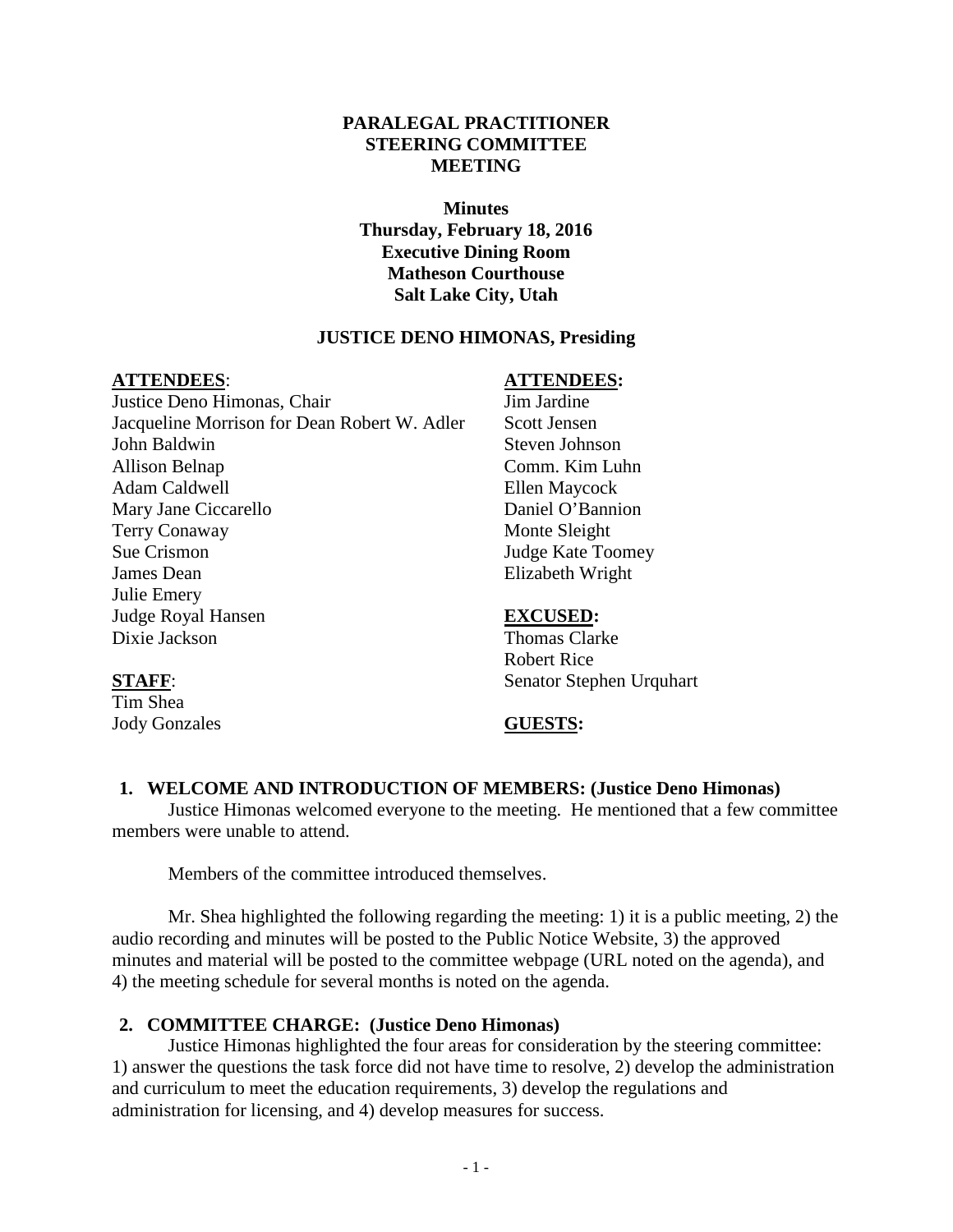# **3. REVIEW TASK FORCE REPORT AND RECOMMENDATIONS: (Justice Deno Himonas and Tim Shea)**

Justice Himonas highlighted the following information about the formation and work of the Supreme Court Task Force to Examine Limited Legal Licensing:

1) Washington State's Limited Legal License Technician Program;

2) the draft resolution of the ABA Future's Commission urging the high court in each state to examine the feasibility of a similar model;

3) the Utah task force began meeting in June 2015;

4) makeup of the task force membership was noted;

5) two subcommittees were formed to evaluate the Washington State program, and other models nationwide;

6) development of a white paper by Thomas Clarke of the National Center for State Courts (NCSC) entitled Non-Lawyer Legal Assistance Roles: Efficacy, Design, and Implementation;

7) address access and affordability for civil justice matters; and

8) the recommendation for a licensed paralegal practitioner, with the appropriate education, testing, and certification to provide specified services in the areas of: a) family law, b) landlord/tenant, and c) debt collection.

Mr. Shea provided details of the task force recommendations:

1) recommendations to the Judicial Council for a variety of initiatives that the judiciary may take under existing rules, not for consideration by the steering committee;

2) the paralegal practitioner will qualify after meeting the minimum education, examination, and licensing requirements;

3) practice areas and tasks of the paralegal practitioner were identified by the task force;

4) the rule proposed by the task force, to include the proposed authority of the paralegal practitioner, was noted;

5) an outline of the necessary education and testing for the education component for the paralegal practitioner was identified the task force;

6) the paralegal practitioner program will be administered through the Utah State Bar;

7) topic areas for the steering committee to consider were prepared by the task force;

8) the task force recommended that the steering committee consider the existing regulations for lawyers as a starting point for discussion;

9) ABA Resolution 105 was adopted by the ABA Board of Delegates at their Mid-Year Meeting two weeks ago; and

10) the principles of the resolution and experience gained by other states studying similar models were used by the task force.

## **4. SUBCOMMITTEES: (Justice Deno Himonas)**

Justice Himonas highlighted the steering committee subcommittees to include:

Education Subcommittee: Robert Adler, chair; Allison Belnap, vice chair; Adam Caldwell; Teresa Conaway; James Deans; Scott Jensen; Monte Sleight; and Tim Shea, staff.

Admissions and Administration Subcommittee: Judge Royal Hansen, chair; Robert Rice, vice chair; John Baldwin; Sue Crismon; Julie Emery; Ellen Maycock; Senator Stephen Urquhart; and Elizabeth Wright, staff.